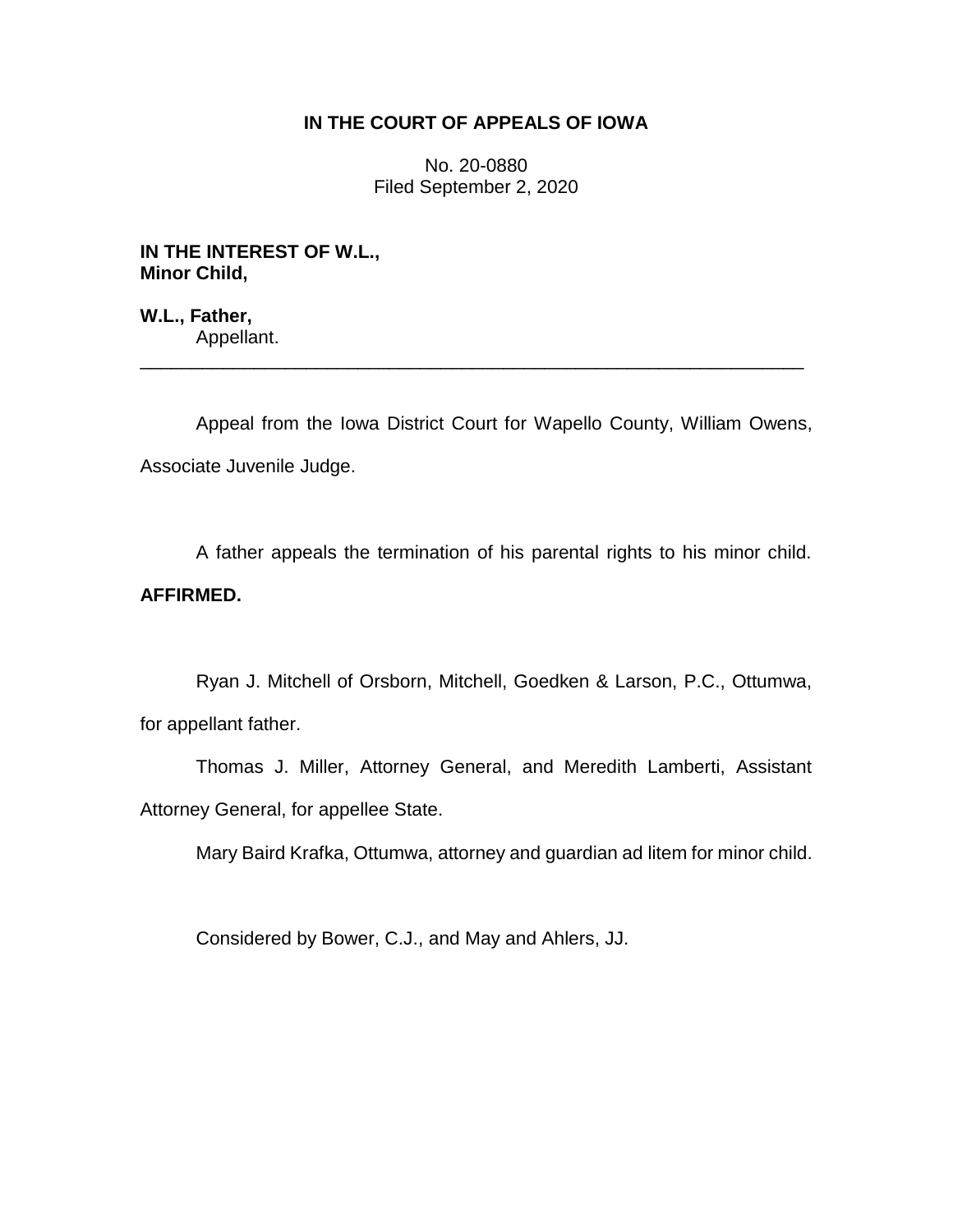## **AHLERS, Judge.**

A father appeals the termination of his parental right to his minor child, W.L. The juvenile court terminated the father's parental rights under Iowa Code section 232.116(1)(f) and (g)  $(2020)^{1}$  On appeal, the father argues: (1) he should be given additional time to work toward reunification; (2) terminating the father's parental rights is not in W.L.'s best interest; and (3) the juvenile court should have placed W.L. in the guardianship of W.L.'s paternal grandmother instead of terminating the father's parental rights.

## **I. Background**

 $\overline{a}$ 

W.L. came to the attention of the Iowa Department of Human Services (DHS) in March 2017 after reports the father was not properly supervising W.L. W.L. was five years old at the time. On several occasions, law enforcement found the child roaming around the neighborhood, unattended by anyone, during times the father was responsible for caring for him. When these occurrences did not stop in spite of law enforcement involvement, W.L. was adjudicated to be a child in need of assistance in June 2017. W.L. was allowed to remain in the father's care after the father agreed to seek treatment recommended to him by the DHS, which included substance-abuse and mental-health evaluations and participation in family safety, risk, and permanency services.

W.L. remained with the father until March 2018. At that time, the DHS received reports the father had been using illegal drugs. When DHS spoke with the father about the allegations, he admitted he had used marijuana recently. He

<sup>&</sup>lt;sup>1</sup> The mother's parental rights were terminated in the same proceeding. The mother does not appeal.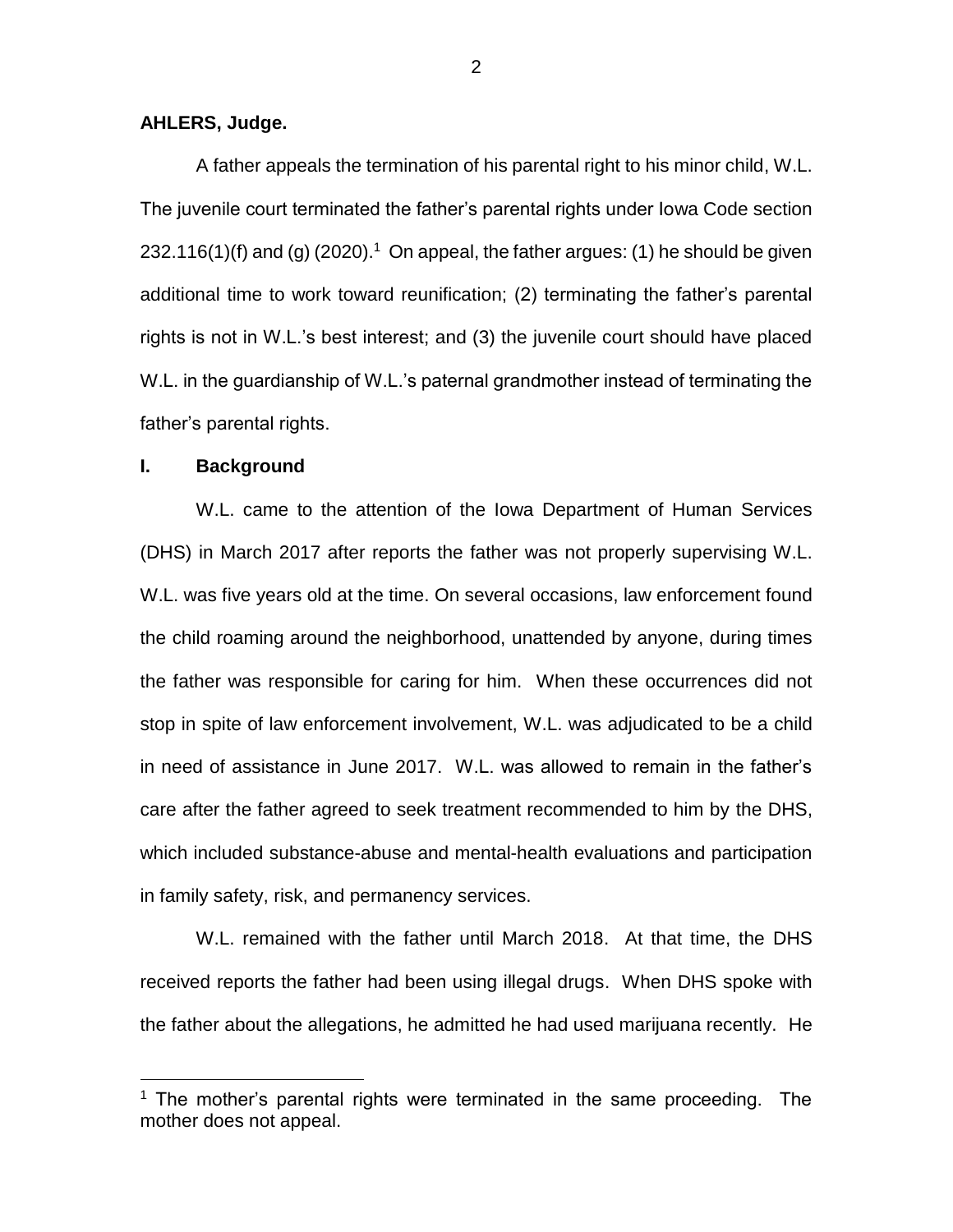took a drug test soon after, which came back positive for amphetamines and methamphetamine. As a result, W.L. was placed in foster care, where he remained throughout these proceedings.

The father did not make adequate progress regarding substance-abuse and mental-health treatment, so DHS filed a petition to terminate the father's parental rights in February 2020. The father's parental rights were terminated in June 2020, and he appeals. Additional facts will be discussed as needed.

#### **II. Standard of Review**

We review termination proceedings de novo. *In re L.T.*, 924 N.W.2d 521, 526 (Iowa 2019). "We are not bound by the juvenile court's findings of fact, but we do give them weight, especially in assessing the credibility of witnesses." *In re A.S.*, 906 N.W.2d 467, 472 (Iowa 2018) (quoting *In re D.W.*, 791 N.W.2d 703, 706 (Iowa 2010)).

### **III. Discussion**

The father's parental rights were terminated under Iowa Code section  $232.116(1)(f)$  and  $(q)$ . He does not challenge either ground on appeal. Therefore, we will not address the statutory grounds for termination. *See In re P.L.*, 778 N.W.2d 33, 40 (Iowa 2010) ("Because the father does not dispute the existence of the grounds [for termination], we do not have to discuss this step."). Instead, we will focus on the issues the father raises.

## **A. Additional Time**

The father first argues he should have been given additional time to work toward reunification. He points to the fact he progressed to semi-supervised visits with the child before the COVID-19 pandemic curtailed the visits. He asserts that,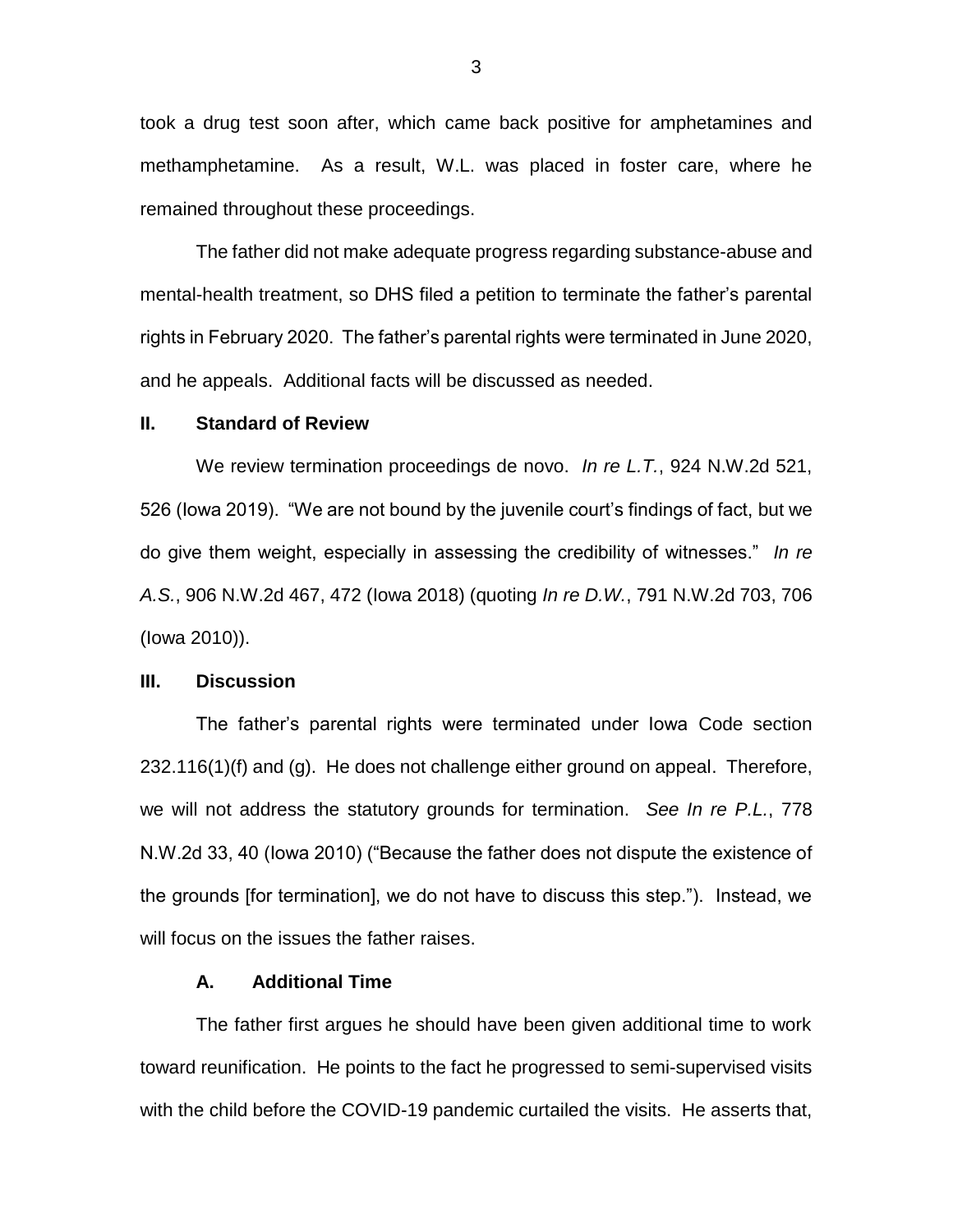but for the COVID-19 pandemic, he would have been receiving unsupervised visits by the time of the termination hearing and "it is likely [the] termination of parental rights hearing would have been continued or cancelled."

We are not persuaded by this speculative claim by the father. It is true the juvenile court is permitted to deny a request to terminate a parent's parental rights and give the parent an additional six months to work toward reunification. *See* Iowa Code §§ 232.104(2)(b), .117(5). However, before the court is permitted to grant such an extension, it must make a "determination that the need for removal of the child from the child's home will no longer exist at the end of the additional six-month period." *Id*. § 232.104(2)(b); *accord In re A.A.G.*, 708 N.W.2d 85, 92 (Iowa Ct. App. 2005) (noting that, when considering a six-month extension, the juvenile court should constantly keep in mind that, if the plan fails, the additional time is subtracted from the child's already shortened life in a better home).

We acknowledge the father demonstrated an ability to care for W.L. during visits. However, being able to successfully parent during relatively brief visits is a far cry from the ability to resume full-time care of a child. The father's shortcomings that prevented him from resuming full-time care of the child existed before the COVID-19 pandemic began and continued thereafter. Therefore, the curtailment of visits due to the pandemic had little, if anything, to do with the decision to terminate the father's parental rights. The father has not made adequate progress regarding substance-abuse and mental-health treatment, despite being given more than two years to do so. The father had substance-abuse assessments three times since W.L. was placed in foster care in March 2018. He failed to start treatment following two assessments, and he did not complete it after the third. He

4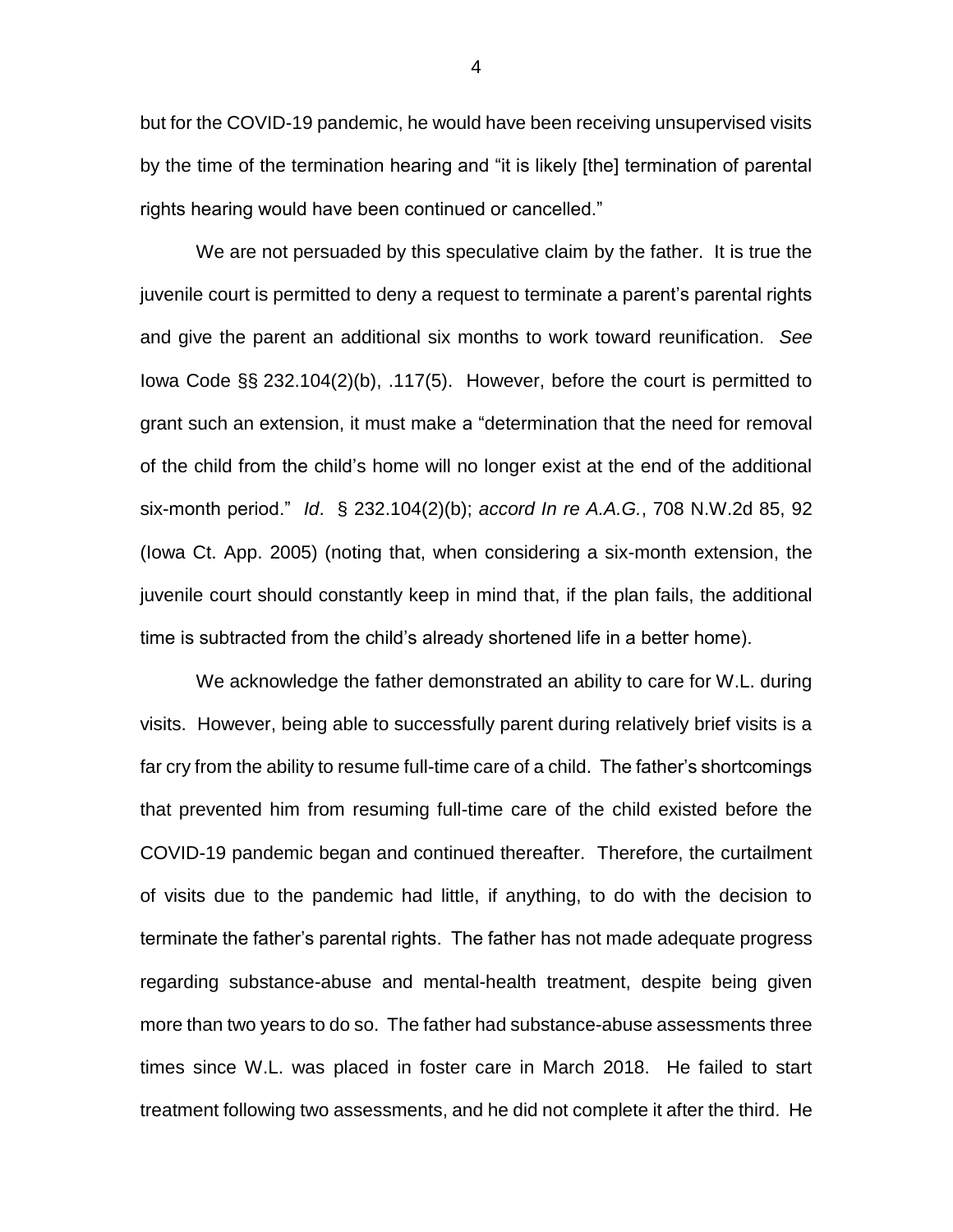failed to complete drug tests requested by DHS and was discharged from family treatment court for non-participation. The father expressed interest in attending residential substance-abuse treatment after the juvenile court directed the State to petition for termination, but he failed to follow through with that course of treatment as well.

The father has also been diagnosed with significant mental-health issues, resulting in recommendations for treatment. The father has not followed through with that treatment. While the father attended a number of individualized therapy sessions as directed between December 2019 and April 2020 and was taking appropriate medication, he was not following through with recommendations for therapy as of May 2020.

Given the father's lack of progress in the two years since W.L. was removed from his care, we cannot determine the need for removal will no longer exist after an additional six months. The juvenile court properly declined to grant such an extension.

## **B. Best Interest**

We must next consider whether termination is in W.L.'s best interest. *See In re A.M.*, 843 N.W.2d 100, 112 (Iowa 2014) ("Even after we have determined that statutory grounds for termination exist, we must still determine whether termination is in the children's best interests." (quoting *In re A.B.*, 815 N.W.2d 764, 776 (Iowa 2012)). We give primary consideration "to the child's safety, to the best placement for furthering the long-term nurturing and growth of the child, and to the physical, mental, and emotional condition and needs of the child." Iowa Code § 232.116(2).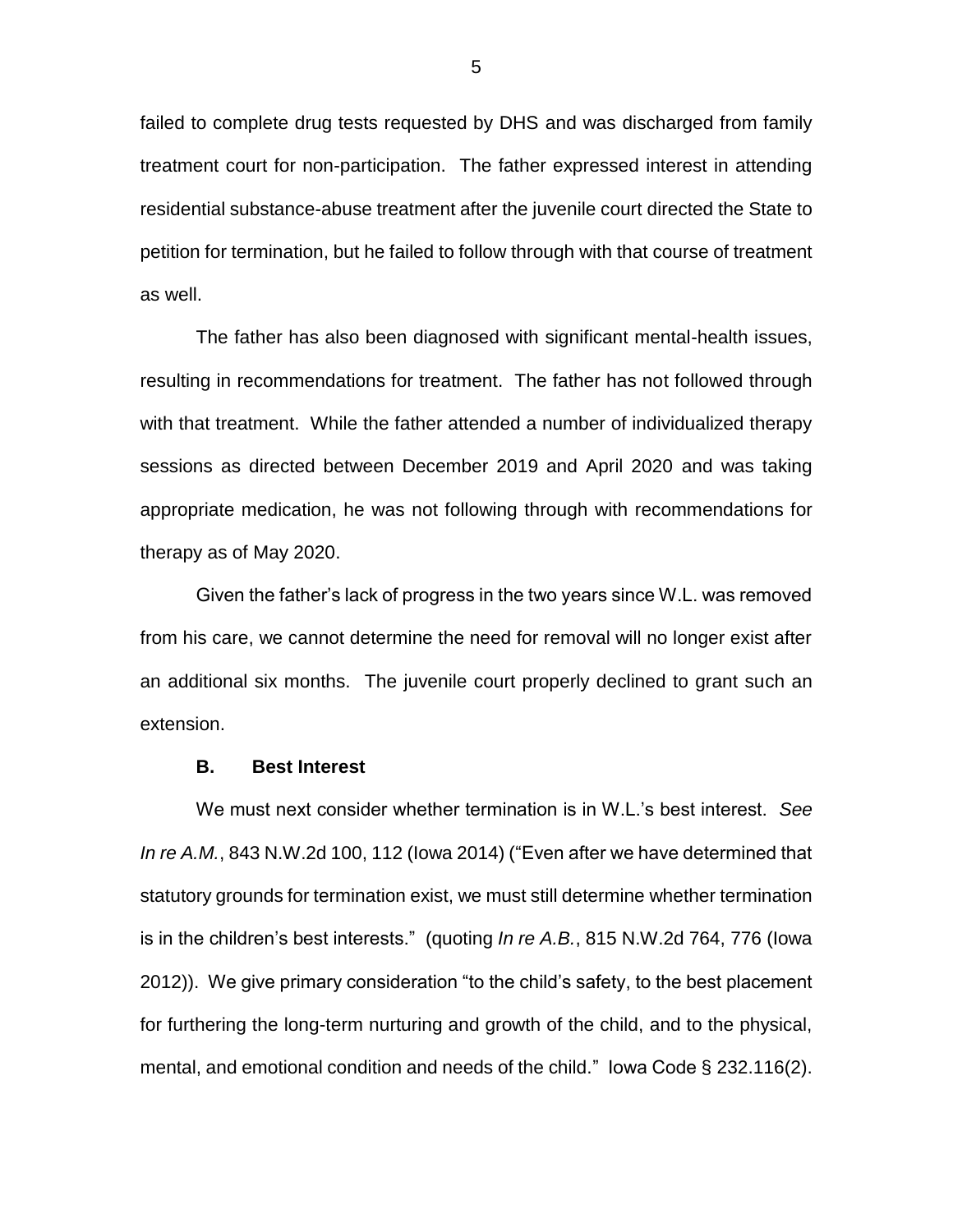"It is well-settled law that we cannot deprive a child of permanency after the State has proved a ground for termination under section 232.116(1) by hoping someday a parent will learn to be a parent and be able to provide a stable home for the child." *P.L.*, 778 N.W.2d at 40. "Children simply cannot wait for responsible parenting." *In re C.K.*, 558 N.W.2d 170, 175 (Iowa 1997). As noted above, it has been two years since W.L. was removed from the father's care and over three years since DHS became involved. In that time, the father has demonstrated that, while he can have positive interactions with W.L. during visits, he still struggles with substance-abuse and mental-health issues that prevent him from being a suitable full-time caregiver.

On top of the father's substance-abuse and mental-health issues, another concern is the father's lack of housing and stable employment. At the termination hearing, the father admitted that he had been homeless for three months, and his only source of income was "flipping" cars by repairing and selling them. These circumstances also prevent the father from being a suitable full-time caregiver.

W.L. is eight years old and has been in foster care for over two years. Termination is in his best interest because it will allow him to find permanent placement in a stable, nurturing home. The juvenile court correctly concluded termination is in W.L.'s best interest.

### **C. Guardianship**

Finally, the father argues W.L. should have been placed in the guardianship of W.L.'s paternal grandmother rather than termination. We disagree. We first note, "a guardianship is not a legally preferable alternative to termination." *A.S.*, 906 N.W.2d at 477 (quoting *In re B.T.*, 894 N.W.2d 29, 32 (Iowa Ct. App. 2017)).